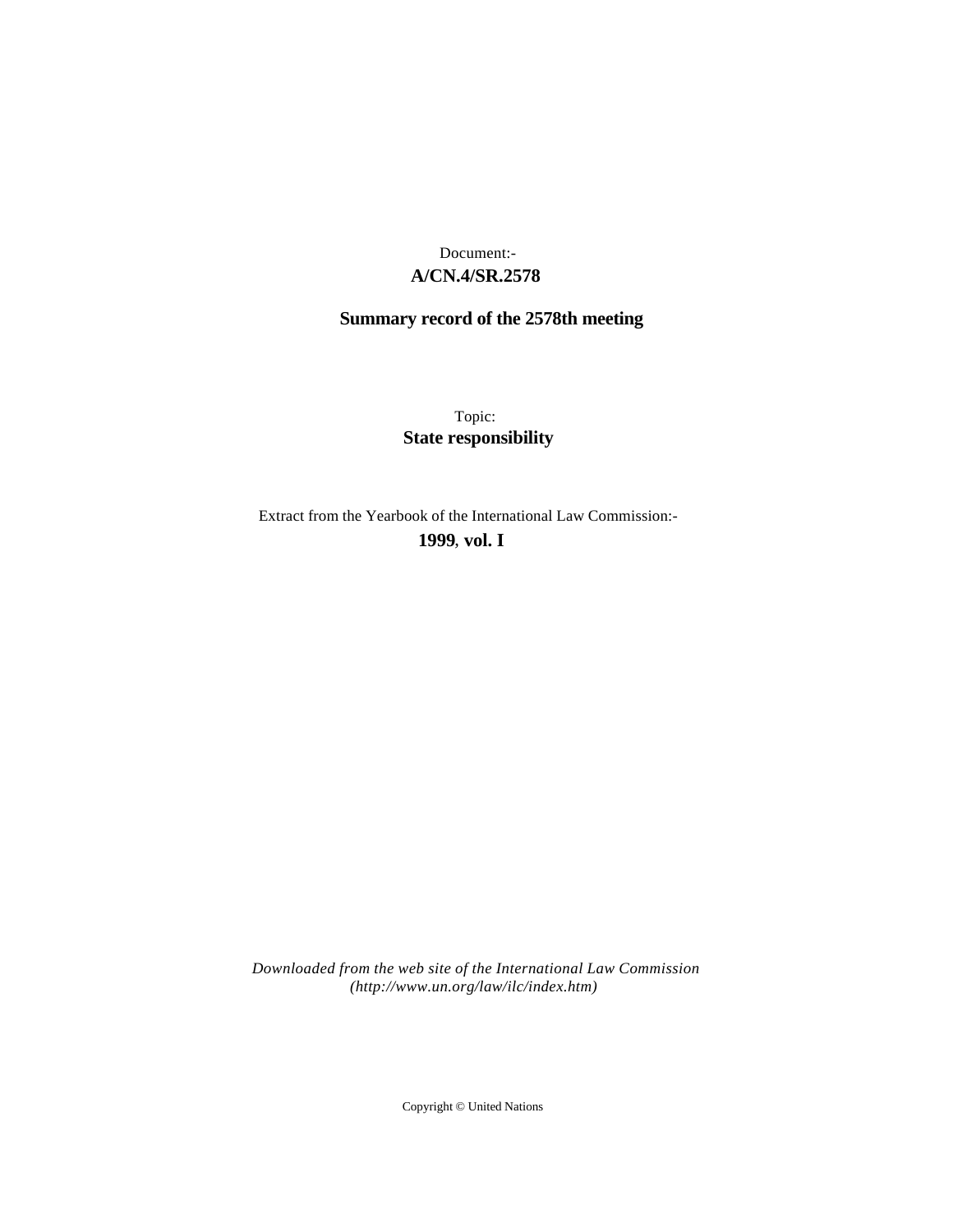coercion. An alternative approach would be to revert to the article as adopted on first reading: aid and assistance would be covered by article 27, with the addition of the two provisos, direction and control by article 28, paragraph 1, with clarifications in the commentary, and coercion by article 28, paragraph 2. He was in favour of retaining a separate article 28 bis dealing with the effects of chapter IV as a whole.

63. Some important concepts and possibilities should also be envisaged in chapter IV, as enumerated in paragraphs 159, 161 and 211 of the second report. For example, in the case of incitement, a State would be implicated in the act concerned if it materially assisted a State in committing a wrongful act or directed or coerced it to do so. In the case of conspiracy, where a conspiring State aided or assisted another, the planning might itself constitute such assistance. The concept of joint or collective action or conduct raised questions about the extent to which States were responsible for the acts of the organization concerned or of individual member States, and about reparations for damages caused by the conduct of an individual State or two or more States. Responsibility for such acts should not be overlooked in the draft articles.

64. Mr. CRAWFORD (Special Rapporteur) said he agreed entirely that direction and control were more closely related to coercion than to aid and assistance. He had placed them in article 27 because they would be subject to the same regime as aid and assistance. He had no objection to the idea of three separate articles. There was an important distinction between a case in which a State acted voluntarily, even under direction and control, and a case in which it was actually coerced. The assumption was that nobody should be allowed knowingly to coerce another State, to commit a wrongful act, even if the coercion, considered alone, would not be unlawful.

65. He had an open mind on the question of whether the condition applicable in article 27 should also apply to coercion. If, for example, State A took lawful and proportionate countermeasures against State B, the aim of which was to procure cessation of a wrongful act, it in fact engaged in coercive action. If State A also knew that, in doing so, it was inevitable that State B would as a consequence of the countermeasures breach a bilateral obligation to State C, was State A responsible to State C for that situation? Obviously, if State A was bound by the same rule, it would incur responsibility. If not, the situation was unclear. Mr. Yamada argued that it would be difficult to sustain the breadth of article 28 with respect to coercion. One possible solution was to treat the act of coercion as unlawful and another to apply the terms of new article 27, subparagraph (*b*), to coercion: although the coercion as such need not be unlawful, the conduct would be unlawful if committed by the coercing State.

*The meeting rose at 1 p.m.*

—————————

## **2578th MEETING**

*Friday, 28 May 1999, at 10 a.m.*

#### *Chairman*: Mr. Zdzislaw GALICKI

*Present*: Mr. Addo, Mr. Baena Soares, Mr. Brownlie, Mr. Candioti, Mr. Crawford, Mr. Dugard, Mr. Economides, Mr. Goco, Mr. Hafner, Mr. He, Mr. Kabatsi, Mr. Kateka, Mr. Pambou-Tchivounda, Mr. Sreenivasa Rao, Mr. Rodríguez Cedeño, Mr. Rosenstock, Mr. Sepúlveda, Mr. Simma, Mr. Yamada.

## **State responsibility<sup>1</sup> (***continued***) (A/CN.4/492,<sup>2</sup> A/ CN.4/496, sect. D, A/CN.4/498 and Add.1-4,3 A/ CN.4/L.574 and Corr.1 and 3)**

————–

### [Agenda item 3]

SECOND REPORT OF THE SPECIAL RAPPORTEUR (*continued*)

ARTICLES 27 AND 28 (*concluded*)

1. Mr. HAFNER said that the Special Rapporteur had been correct to take account of the relativity of international law in drafting new articles 27 (Assistance or direction to another State to commit an internationally wrongful act) and 28 (Responsibility of a State for coercion of another State), proposed in his second report on State responsibility (A/CN.4/498 and Add.1-4). State responsibility was rightfully dealt with from a private law rather than a criminal law point of view. The public law aspects of international law covered only very exceptional situations, whereas the Commission was dealing with the normal application of international law in daily relations.

2. With regard to article 27, he fully subscribed to the two conditions required in order to entail a State's responsibility. To some extent, the condition established in proposed new article 27, subparagraph (*a*), included knowledge of the wrongfulness of the act, but such knowledge must be separated from the intention itself. Emphasizing the need for knowledge of wrongfulness did not mean that the notion of intention was automatically being reintroduced. He also shared the Special Rapporteur's opinion that incitement to commit a wrongful act should be excluded. Mr. Rosenstock had pointed out that all those problems could be dealt with through the question of attributability. It would be interesting, in that connection, to compare article 27 with article 8 (Attribution to the State of the conduct of persons acting in fact on

<sup>&</sup>lt;sup>1</sup> For the text of the draft articles provisionally adopted by the Commission on first reading, see *Yearbook ... 1996*, vol. II (Part Two), p. 58, document A/51/10, chap. III, sect. D.

<sup>2</sup> Reproduced in *Yearbook ... 1999*, vol. II (Part One).

<sup>3</sup> Ibid.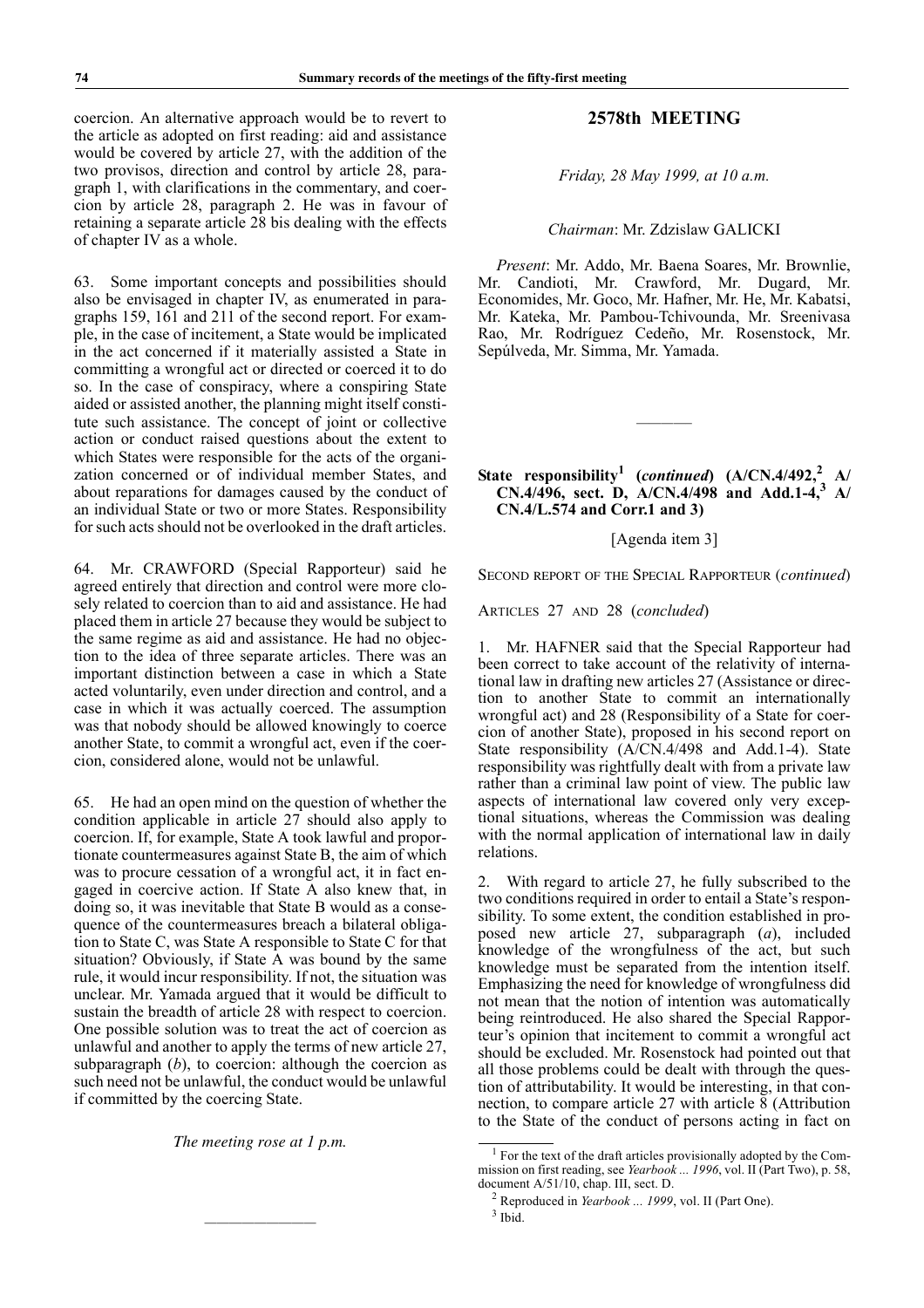behalf of the State) as adopted on first reading. It might be difficult in practice to determine whether a situation fell within the purview of article 8 or article 27. Nevertheless, that should not prevent the Commission from drafting article 27, as the consequences were quite different, depending in particular on whether the conditions spelled out in subparagraphs (*a*) and (*b*) were met. Generally speaking, he was fully in agreement with the new wording of article 27 as proposed by the Special Rapporteur in his second report.

3. As to article 28, the question was whether the term coercion included only unlawful coercion and whether the conditions provided for in article 27, subparagraph (*b*), should also apply to article 28. He was not certain that all reprisals and countermeasures could be included in the meaning of the term coercion. The principle that countermeasures or reprisals must not interfere with the rights of third States must also be taken into account. The Special Rapporteur appeared to have drafted new article 28 with that in mind. According to the text, a third State would incur no risk at all, as the coercing State was responsible even if the coercion was not wrongful. The coercing State had to compensate the third State for the injury sustained. The coerced State might also become responsible if it could not claim force majeure.

4. On the other hand, if article 28 were to include only unlawful coercion, the third State would risk not being compensated if the coercion was lawful and the coerced State could claim force majeure to escape responsibility. The third State would have to pay a price, in the interest, perhaps, of international law. It therefore seemed desirable to qualify the coercion as unlawful. The condition contained in new article 27, subparagraph (*b*), that "the act would be internationally wrongful if committed by that State", might also be included. Consequently, if that condition was met, the coercing State would certainly be aware of the possibility of a breach occurring and it should assume responsibility towards the third State even if the coercion was not wrongful.

5. For those reasons, he proposed that article 28 should specify that the responsibility of the coercing State was entailed only if the coercion was unlawful or if the act would be internationally wrongful if committed by that State. That wording would, on the one hand, respect the rule that reprisals must not interfere with the rights of third States and, on the other, avoid the situation of responsibility without wrongfulness.

6. Mr. Sreenivasa RAO requested clarification as to what Mr. Hafner had meant by the "relativity of international law" and by "third State". Did "third State" refer to the coercing State or to the State affected by the act committed under coercion?

Mr. HAFNER said that article 28 involved three States: the coercing State (State A), the coerced State (State B) and the third State, or the State affected by the act in question.

8. The third State should certainly be protected, but not to the extent that the coercing State would have to pay compensation even if there had been no wrongfulness on its part, for instance if the coercion was lawful. However, the coercing State should assume responsibility if the act would be internationally wrongful if committed by it. Instances might arise where the third State was not protected, but that was justified by the fact that the coercing State could not be held responsible when the coercion was not unlawful and when it was not bound by the obligation breached.

9. International law was still based to a large extent on the relativity of rules, in the sense that those rules were applicable only to the States which were bound by them. He referred in that connection to the principle *pacta tertiis nec nocent nec prosunt*, embodied in article 34 of the 1969 Vienna Convention, which stated that a treaty did not create either obligations or rights for a third State without its consent. The public law principle according to which all States were bound by one and the same obligation did not yet fully apply in international law. Mr. Yamada (2576th meeting) had drawn a distinction between the criminal law and the civil law approach. The civil law or, more exactly, private law approach prevailed in the present case. That was what he understood by the relativity of international law.

10. Mr. Sreenivasa RAO said that, apart from the obligations arising out of bilateral or multilateral treaties, which bound only the parties to those treaties, there were obligations *erga omnes* and rules of *jus cogens* which applied to all, and that the question could not be approached only from the civil law point of view.

The Commission must not try to define coercion or to reconsider the primary rules relating to it. By qualifying coercion, as Mr. Hafner was proposing, the Commission might be entering a realm it did not wish to enter. He invited Mr. Hafner to approach the matter more flexibly.

12. Mr. PAMBOU-TCHIVOUNDA said he wondered why Mr. Hafner had said nothing about the rules of international law giving rise to obligations *erga omnes*.

13. Mr. CRAWFORD (Special Rapporteur) said that Mr. Hafner's reference to the international system being in line with a civil law paradigm had obviously related to issues of general theory. Although the draft articles at times gave the impression of relating to general theory, they aimed to establish a framework for the institution of State responsibility and they were, fortunately, consistent with a variety of theories, thereby facilitating the Commission's work.

14. Mr. Hafner's reflections on articles 27 and 28 were directly in line with the debate in the Commission where Mr. Yamada had said (ibid.) that the condition attached to article 27 would make it operate differently depending on whether the underlying obligation was bilateral or multilateral and equip it to meet different types of obligations. Thus, there was no need to establish dichotomies between delict and crime or between bilateral and multilateral obligations. It was possible to formulate the articles so as to cover different situations. Moreover, it would be very undesirable to retain chapter IV (Implication of a State in the internationally wrongful act of another State) and at the same time take an a priori decision to the effect that it applied only to a certain type of wrongdoing.

15. Mr. HAFNER said he had wished to point out that articles 27 and 28 adopted on first reading had not taken account of possibilities other than the criminal law or public law approach. Consequently, other aspects had to be covered and the reformulation of article 27 proposed by the Special Rapporteur, as well as his own proposal on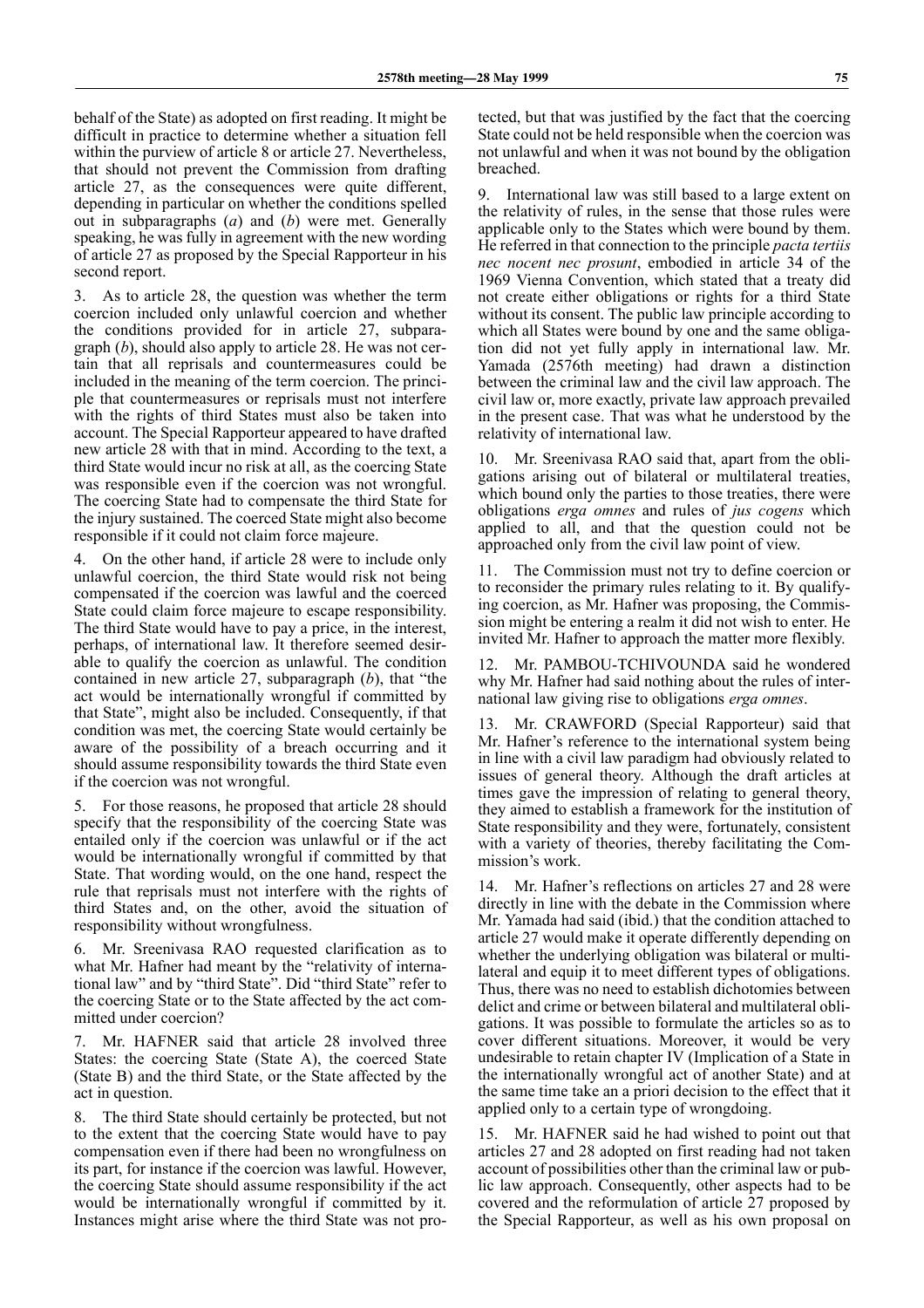article 28, should take account of different kinds of rules, including *jus cogens* rules and obligations *erga omnes*.

16. Mr. ROSENSTOCK asked whether, to the extent that the Commission was going beyond the question of attribution, it was remaining within the realm of secondary rules.

17. Mr. KABATSI said that chapter IV was intended to establish a general rule prohibiting complicity or participation by one State in the internationally wrongful act of another State. That complicity or participation, though material, must not be of such gravity as to amount to the commission of the principal act or acts covered by the primary rules. The distinction was a very delicate one, since the occurrences sought to be covered by those provisions must be very unusual, if not rare. The assistance provided for in article 27 must be material, given with the intent of facilitating commission of the wrongful act by the other State, and the assisted State must actually commit the wrongful act. The situation was worse still when the wrongful act was committed under coercion, as envisaged in article 28. It was probable that in such a case the assisting or coercing State could be considered as the perpetrator, in which case its conduct would fall within the general primary rules. It was difficult, however, to eliminate the grey areas and perhaps more difficult still to convince anyone that such situations would always be covered by the primary rules. The Commission had chosen not to take that risk and appeared to have convinced the majority of States of the need to keep chapter IV, subject to a clearer drafting being provided. The Special Rapporteur had indeed proposed clearer new articles and had introduced certain limitations, particularly in article 27. He thus favoured the retention of chapter IV.

18. He also supported the shifting of article 28, paragraph 1, to article 27 and the new formulation for that article proposed by the Special Rapporteur. He was persuaded of the value of placing the provisions of former article 28, paragraph 3, in a separate new article 28 bis (Effect of this chapter), as they also covered situations referred to in article 27.

19. With regard to article 28, he endorsed Mr. Hafner's proposal to indicate explicitly that the coercion must be unlawful or that the act would be unlawful if committed by the coercing State. Why should State A, which lawfully coerced State B, for economic reasons, for example, be held responsible for a breach by State B of obligations under a treaty concluded with State C to which State A was not a party?

20. Lastly, with regard to the change in the title of chapter IV, he noted that the new title, "Responsibility of a State for the acts of another State", proposed by the Special Rapporteur was shorter and therefore more attractive, but that it was not as accurate as the title adopted on first reading. In his opinion, chapter IV was concerned more with complicity than with total responsibility, and it would therefore be preferable to retain the former title.

21. Mr. ADDO drew attention to paragraph (22) of the commentary to article  $27<sup>4</sup>$  which stated: "the Commission considers it useful to emphasize that aid or assistance rendered by a State to another State for the commission by

the latter of an internationally wrongful act is itself an internationally wrongful act". In his opinion, that meant that the aid or assistance rendered to a State itself constituted an independent internationally wrongful act and did not create a sort of co-responsibility nor a sharing of responsibility with the assisted State. That presupposed the existence of a general rule of international law that prohibited the rendering of aid or assistance in the commission of an internationally wrongful act. It was doubtful that any such rule existed, at least in customary international law. If no such rule existed, then there was no point in elaborating other rules relating to it. And if it did exist, then it belonged in the realm of primary rules, which did not fall within the Commission's remit. It thus seemed appropriate to consider whether the concept set forth in article 27 was a primary rule or a secondary rule. He personally had come to the conclusion that article 27, whether in the version adopted on first reading or in the new version proposed by the Special Rapporteur, stated a primary rule and that consequently it was outside the scope of the draft articles. He was aware that that view was not shared by the majority of members of the Commission.

22. With regard to new article 27 proposed by the Special Rapporteur, he noted that, according to that article, first, there must be aid or assistance in the commission of an internationally wrongful act committed by another State, and, secondly, that aid or assistance must have been provided "with knowledge of the circumstances of the internationally wrongful act". What did that expression mean? Did it mean that the assisting State must have the intention of facilitating the commission of the internationally wrongful act? Or did it mean that it must have knowledge of the fact that the assisted State would use the aid or assistance to commit an internationally wrongful act? Thirdly, article 27 presupposed that the internationally wrongful act for which the assistance had been provided must have been actually accomplished and that attempt or failure did not incur responsibility.

23. He regretted the fact that new article 27 gave no clue as to what kind of aid or assistance would trigger responsibility of the aiding or assisting State. The aid or assistance could be military, financial or consist purely of advice on what strategy to adopt. For instance, a State might aid another State by sending it technicians to train its personnel in how to operate sophisticated fighter jets that the assisted State had purchased from State A with funds provided by State B. In such a case, which of the types of assistance provided by those States would trigger State responsibility if the assisted State committed an internationally wrongful act using the aircraft in question?

24. Paragraph (17) of the commentary to article 27 mentioned that the aid or assistance must have the effect of making it materially easier for the aided or assisted State to commit an internationally wrongful act. In his opinion, that material element was very difficult to determine. If article 27 was to serve any practical purpose, it was essential to spell out in its wording what kind of aid would trigger the responsibility of the assisting State. As the Special Rapporteur himself said in paragraph 180 of his second report, the term "materially" was problematic. The Special Rapporteur advocated not qualifying the words "aids

<sup>&</sup>lt;sup>4</sup> See 2576th meeting, footnote 6.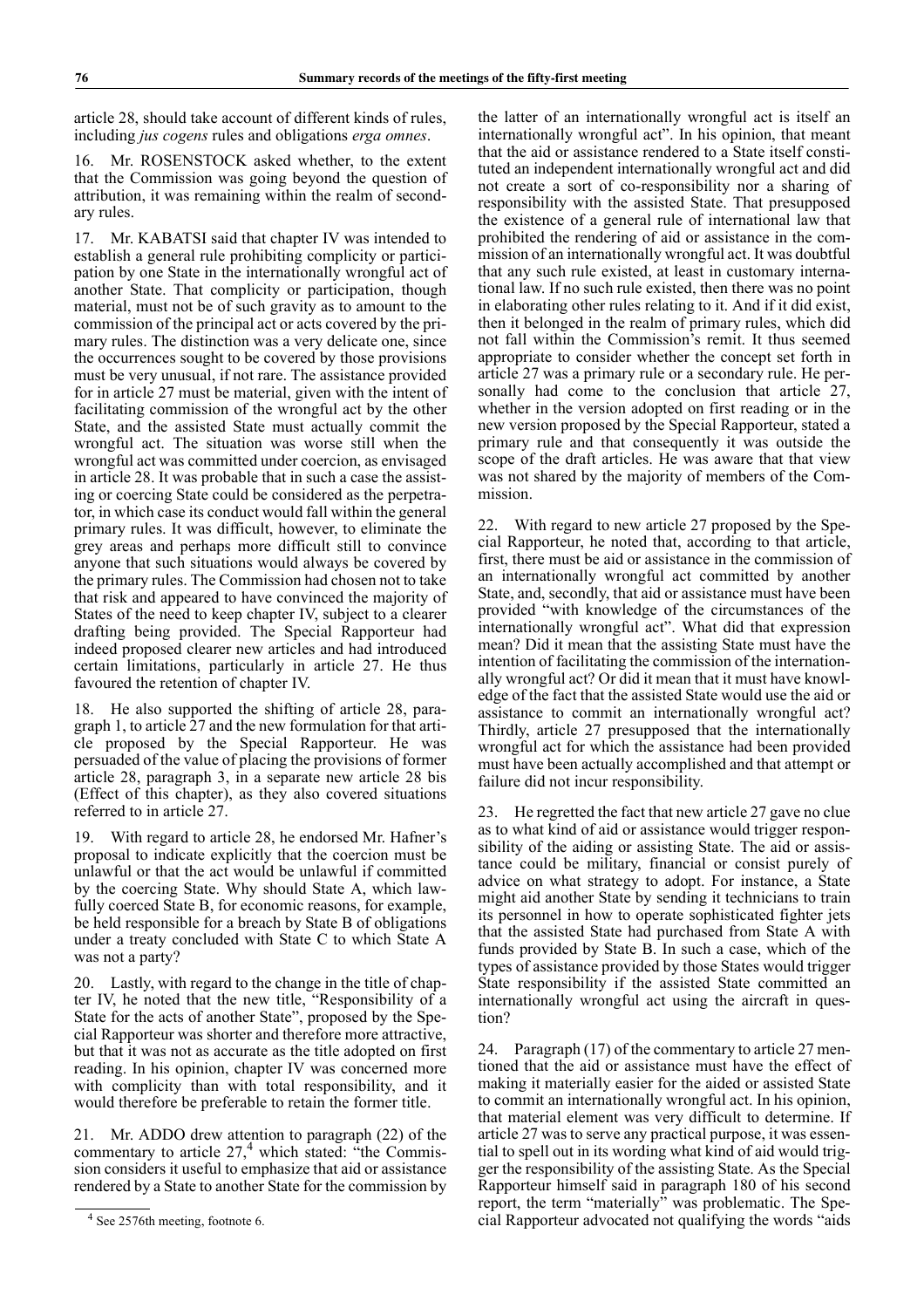or assists" and considered that it would be sufficient to explain the meaning in the commentary. But, in his view, that did not resolve the problems and it would therefore be preferable to delete article 27. Besides, as Mr. Yamada had recalled (2576th meeting), article 27 had been drafted with article 19 (International crimes and international delicts) in mind, and as it had more or less been decided that article 19 should be deleted, article 27 should also be deleted. In addition, that article was more related to international crimes than to international delicts and the basis of States' international responsibility was essentially delictual.

25. The Commission had a duty not only to tidy up the draft articles submitted to it, but also to subject them to a rigorous reappraisal to determine their practical utility for the purpose of carrying out its mission of progressive development and codification of international law. If, in the process of appraisal, it concluded that some draft articles did not stand up to close scrutiny, it must delete them.

26. Mr. DUGARD said he tended to agree with Mr. Addo's comments and endorsed his suggestion that article 27 should be deleted. He would be interested to know whether Mr. Addo took the same position in respect of article 28, which also seemed to be a primary rule. Indeed, at a previous meeting, one member of the Commission had said that article 28 was even more of a primary rule than article 27 and that those rules had no place in the draft articles.

27. Mr. ADDO said that article 28 should also be deleted as it, too, set forth a primary rule.

28. Mr. YAMADA, replying to Mr. Addo's question concerning the meaning of the expression "with knowledge of the circumstances", said that, 20 years previously, the Government of Japan had authorized the export of several hundred Yamaha plastic boats to a country in the Middle East, in the belief that those boats would be used for leisure purposes. In fact, several years later, they had been used in a war between that State and a neighbouring State and had indeed played a significant role in the course the war had taken. In that case, the State that had acquired the boats had claimed that its role in the conflict was one of self-defence, but it was not difficult to envisage a scenario in which it might have been the aggressor. If the Government of Japan had known that those boats were going to be used in a war of aggression, it would have been responsible under article 27, even if it had not intended to assist the aggression.

29. Mr. ADDO said that, if a Government had knowledge of the fact that its aid was going to be used to commit an act of aggression, one had entered the realm of a criminal act. Furthermore, the fact that boats or aircraft could be used in a conflict for purposes of self-defence as well as in an act of aggression clearly showed the difficulty of pinpointing the nature of the aid or assistance provided and the impossibility of foreseeing every eventuality. Consequently, the best solution seemed to be to delete article 27.

30. Mr. ECONOMIDES, noting that Mr. Addo considered that articles 27 and 28 came within the realm of primary rules and must therefore be deleted, said that article 1 (Responsibility of a State for its internationally wrongful acts), which provided that every internationally wrongful act of a State entailed its international responsibility, could also be added to the category of primary rules and asked whether Mr. Addo would also advocate deleting that article. Article 3 (Elements of an internationally wrongful act of a State) and other articles could also be taken as belonging to the category of primary rules. But to adopt such an approach would mean jettisoning the work the Commission had carried out over several decades. The question of primary and secondary rules should therefore not be taken too far. Admittedly, those categories created a line of demarcation and offered some criteria, but it must be acknowledged that borderline cases sometimes arose in which a rule could be construed both as a primary rule and as a secondary rule. In such cases, the criteria of the secondary rule should prevail, in the interests of the draft articles and of the activity of the Commission.

31. Mr. CRAWFORD (Special Rapporteur) said that questions of borders and boundaries raised difficult problems in any sphere. In his opinion, the Commission must remain faithful to the fundamental principles of the draft articles while being conscious that, in some situations, the draft articles touched on the area of primary rules. He agreed with Mr. Economides that some elements of the text must be appreciated having regard to the economy of the draft articles and to the legal tradition. What must certainly be excluded was the adoption of secondary rules which depended for their content on a judgement as to the content of individual primary rules. By definition, the rules in the draft articles were of a general nature, in other words, applicable to all primary rules or at least to certain general categories of primary rules. One of the main difficulties posed by article 19 was that it went deeply into the content of the primary rules. In answer to the question asked by Mr. Rosenstock, he said that, in his opinion, one could not pretend that chapter IV contained only secondary rules in the strict sense of the term.

32. Nonetheless, articles 27 and 28 had a place in the draft articles, first, because they dealt with questions analogous to problems of attribution and, secondly, at least in respect to coercion, because of the relationship with the excuse provided for in chapter V (Circumstances precluding wrongfulness). Thus, it was important as a matter of principle not to adopt too rigid a position and not to push the analysis of the scope of chapter IV too far.

33. Mr. DUGARD said that, in view of the difficulties to which articles 27 and 28 gave rise, he wondered whether it would be possible to distinguish between the two by arguing that article 27 was applicable to all primary rules, which was not the case with article 28. Article 27 should therefore perhaps be retained and article 28 deleted.

34. The CHAIRMAN said that the consideration of that question had been made even more complicated by the fact that the new article 27 contained several elements of article 28.

35. Mr. GOCO said that, in the commentary to article 27 adopted on first reading, there could be no question of the participation of a State in the internationally wrongful act of another State in cases where identical offences were committed in concert, or sometimes even simultaneously, by two or more States. According to the same commentary, the wording of article 27 brought out clearly that the material element characterizing the internationally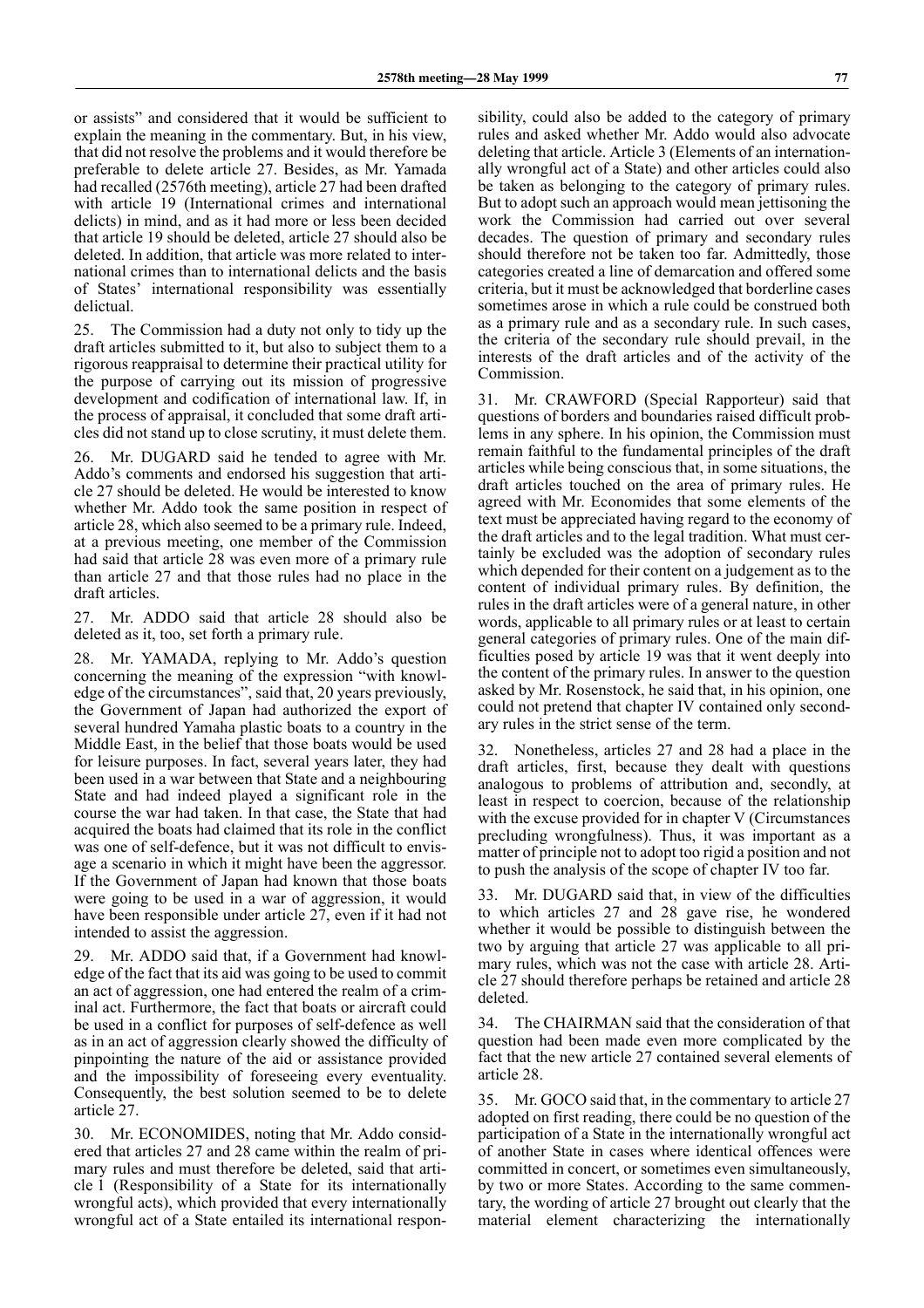wrongful act of participation must consist in real aid or assistance in the commission by another State of an internationally wrongful act, but must also remain within the limits of such aid or assistance. Moreover, the aid or assistance must be rendered with a view to its use in committing the principal internationally wrongful act. It was not sufficient that that intention should be "presumed"; it must be "established". The Commission had also stressed that the principal internationally wrongful act must actually have been committed by the State which received the aid or assistance, as the words "carried out by the latter" in the article suggested.

36. Article 27 had given rise to many comments by Governments. One Government had doubted whether it was possible to give it a sound foundation in international law and practice. According to that Government, it would seem that many of the situations contemplated by the Commission and cited as examples of aid and assistance actually referred to independent breaches of obligations under international law. For example, the fact that a State which had made its territory available to another State allowed it to be used by the latter to commit an act of aggression constituted aggression and not aid or assistance for that aggression. For another State it did not emerge clearly from article 27 whether the State which rendered the assistance was responsible only if it was aware of the wrongfulness of the behaviour for which the assistance was meant or whether its responsibility was incurred even when, aware of the nature of the behaviour for which it rendered its assistance, it regarded such behaviour as lawful. According to that same State, it was difficult to see what the effects would be if the State rendering the assistance misinterpreted the law. The example had been given of a State which, rendering assistance to another State in order to intervene by force in a third State, considered that the intervention was justified for humanitarian or other reasons. Yet another State had referred to the difficulty of drawing a distinction between aid and assistance, on the one hand, and joint commission and responsibility, on the other. All the comments and observations received from Governments on State responsibility  $(A/CN.4/492)$ ,<sup>5</sup> which were summarized by the Special Rapporteur in paragraphs 171 and 172 of his second report, must be taken duly into account.

37. The Special Rapporteur's own comments showed all the difficulties, both substantive and procedural, inherent in article 27 as it was formulated and constructed, in establishing the responsibility of the State rendering the aid. The comments made in paragraph 177 of his report were very pertinent and demonstrated well that the questions of formulation and definition overlapped with others which were really questions of substance. For many years, the Philippines had had military bases of the United States of America on its territory which had played an important role in the military operations of the Korean war and, later, the Viet Nam war. Did article 27 allow a third State which considered those wars to be acts of aggression to accuse the Philippines of complicity?

38. The new wording of article 27 discarded a number of objectionable aspects of the article adopted on first reading by limiting State responsibility for aid or assistance rendered and introducing the notion of knowledge

of the intrinsic wrongfulness of the act the commission of which was facilitated by the assistance. The new wording also incorporated the notions of direction and control which had appeared earlier in article 28. The whole constituted a provision which was simpler and easier to understand, but the principle remained the same. The description of such interaction between two States, one rendering aid or assistance, directing or controlling and the other allowing itself to be assisted, directed or controlled, in particular in the commission of a wrongful act, had no relevance to the modern world, in which sovereign States asserted their national integrity and independence. Regardless of how praiseworthy the principles were which had presided over their preparation, articles 27 and 28 were out of step with the principles of the Charter of the United Nations, which called for friendly relations based on equality of rights and self-determination. In the area of State responsibility, that would be recognition of practices which had prevailed in the past. As a number of States had pointed out, article 27 had no foundation whatsoever in positive law and would only express a purely causal relationship; thus, it should be deleted. As to article 28, there was reason to ask whether the notion of coercion could be transposed from domestic law to international law. There again, the situations of dependence or protectorate referred to in the report no longer prevailed. One State had considered that the content of the provision fell more under circumstances precluding wrongfulness. In any event, either the State really resisted the coercion and could not be held responsible, or it did not, in which case there was joint responsibility.

Mr. CRAWFORD (Special Rapporteur) said that there was a primary rule of international law pursuant to which no State could allow its territory to be used for the purpose of committing an attack against another State in violation of the Charter of the United Nations. Consequently, it would suffice to ensure that the rule embodied in article 27 did not establish a more extensive form of responsibility.

40. Mr. SIMMA said that the discussion on article 27 and, in particular, Mr. Addo's comments illustrated the importance of reviewing the Commission's theoretical premises and the positioning of the various articles of the draft. Some of them were based entirely on the traditional, bilateral conception of State responsibility and the traditional notion of delict, while others paid tribute to a new, more "objective" paradigm, according to which the commission of a wrongful act entailed responsibility even when there was no damage. In such a system, it was natural and necessary to provide, in the current case in article 27, for rules on responsibility in cases of cooperation between wrongdoing States and the involvement of third States, but the draft article was clearly torn between the traditional bilateralist position and new considerations of community interest and public order. On the one hand, article 27 was undeniably a case of the progressive development of international law because it was virtually impossible to cite any State practice in that connection, but, on the other hand, the provision reflected a certain hesitation about "going too far". Thus, complicity was taken into account, but not incitement, although the latter weighed heavier in criminal law. There was reason to note that opponents of article 27 invoked above all examples taken from private law. The conclusions of the compara-

<sup>&</sup>lt;sup>5</sup> See 2567th meeting, footnote 5.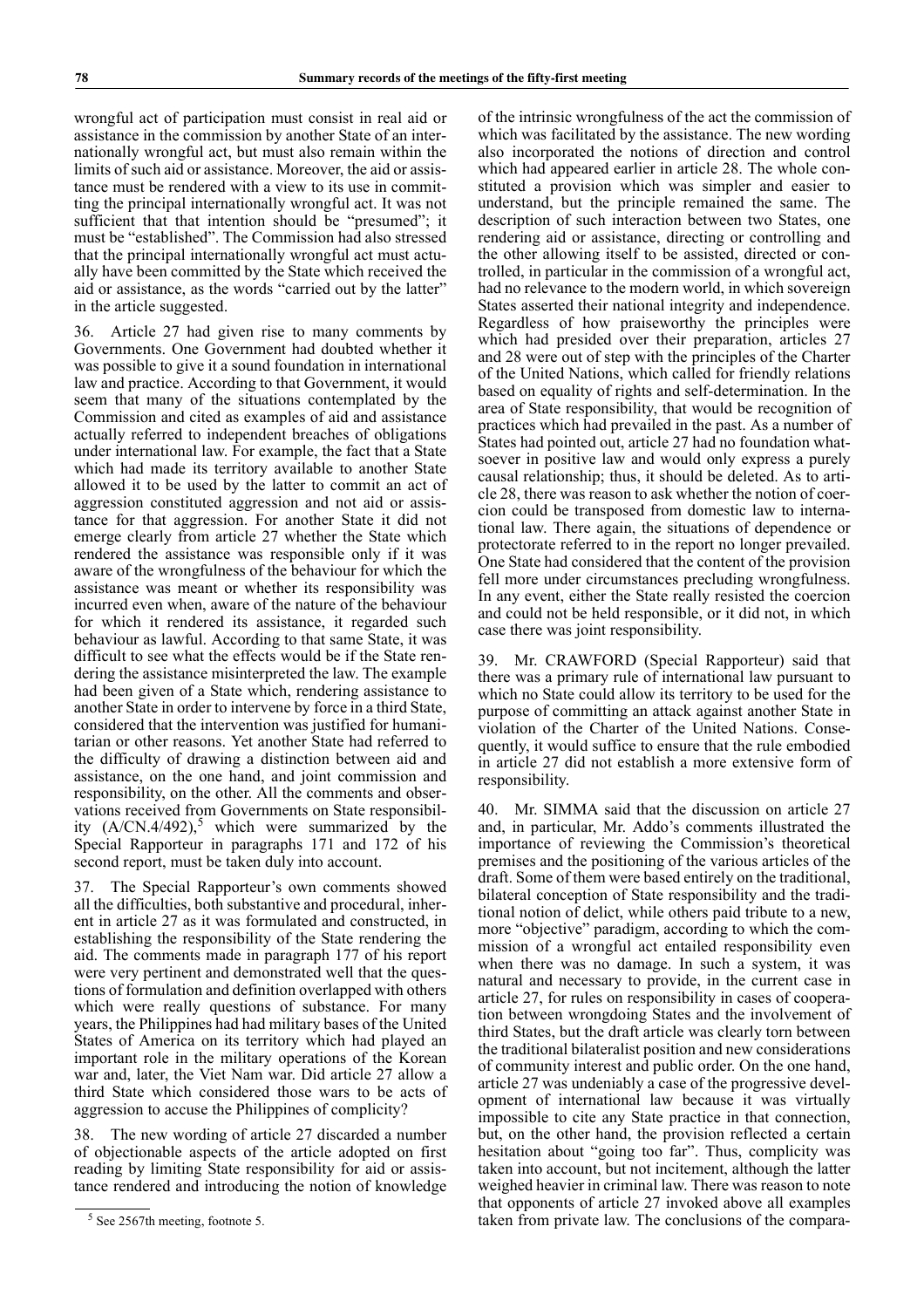tive analysis of practice were not necessarily relevant because most systems of private law were very cautious about the implication of third States. As for the supporters of article 27, they drew their examples from criminal law. Hence, the distinction between private law and public law persisted, the difficulties posed by article 27 being due to the fact that it straddled the two. Whenever the Commission attempted, in a draft article, to give concrete expression to its concern for objectivity in the sense defined above, it encountered the same problems. The *East Timor* case referred to by the Special Rapporteur was another example which clearly showed how, at the level of primary rules, international law was broadening and opening up to the notion of obligations *erga omnes*, whereas, at the level of the legal dispute settlement in respect of those obligations, the Commission found itself in the usual bilateralist straitjacket. It was very telling that virtually all the examples cited in the commentary of Ago on the drafts adopted on first reading concerned complicity in the breach of obligations *erga omnes*. Mr. Yamada had asked whether it was desirable to draw up rules which simultaneously covered violations of commercial or other bilateral obligations and violations of obligations *erga omnes* and even certain crimes. The answer to that question was that the new article 27 seemed, in principle, geared to what was called international delicts and even in that respect appeared to be moderately progressive, but that, regarding obligations *erga omnes*, the rules on the implication of third States should be more ambitious. In particular, the notion of incitement could be incorporated for breaches of obligations *erga omnes*, for example, incitement to commit genocide, or a mental savings clause should at least be agreed for violations of such obligations, *jus cogens*, etc.

41. Article 27 was also the occasion for the Commission to engage in a number of extravagancies compared to its usual practice. For example, most of the time the Commission used the distinction between primary and secondary rules to deal with difficult questions, whereas, in the text under consideration, it tackled primary rules head on, and that was a positive development. In another extravagance, the Commission showed itself to be open to the subjective elements of knowledge or intention, thereby taking a firm stand against legal opinion. In one of the footnotes of his report, the Special Rapporteur referred to an article by Graefrath, $6$  but the latter had been very guarded about the subjective element, contemplating instead a presumption of intention which the wrongdoing State would in a sense have to falsify. In contrast, the substantial or essential element was virtually absent. Always timorous in the use of terms, the Commission was reluctant to speak of materiality, although the context was clear and there could be no confusion with "material breach" in article 60 of the 1969 Vienna Convention. But above and beyond terms, there was a real problem, namely, how to be more precise and specific about the interrelationship between the aid provided to the State and the wrongful act which it committed. To do so, it was important either to restrict the notion of complicity to the most serious breaches of international law and, in particular, the violation of obligations *erga omnes*, and then to be less restrictive on the link between the aid and the wrongful act, or to confine oneself to forms of aid which were essential and then require a causal link between the aid and the wrongful act or, lastly, to emphasize the positive and active nature of the aid, i.e. the existence of a specific link between the aid and the wrongful act.

42. Concerning article 28, the Special Rapporteur was right to stress that that provision concerned actual direction and control and not merely the power to exercise direction or control, possibly by virtue of a treaty, and that coercion must attain a certain threshold. However, coercion could be introduced as a form of implication of a third State without entering into a discussion on when coercion became illegal. In that connection, the title of article 28 was not fully in keeping with the content of the provision. It had probably been chosen so as not to repeat the general title of chapter IV; article 28 could perhaps be given a more specific heading by reverting to the title of that chapter as adopted on first reading.

43. Mr. BROWNLIE said that he was somewhat sceptical about the need expressed by Mr. Simma to make articles 27 and 28 more detailed. The articles were "skeletal" versions of primary rules and should be retained in the draft articles on pragmatic grounds, but it would be dangerous to flesh them out because of the risk of getting bogged down in the manifold particularities, standards and duties pertaining to different fields of international law. To take just one example, the assistance provided for in article 27 could be associated with the use of force, the creation of environmental hazards, human rights violations, and so forth.

44. Mr. CRAWFORD (Special Rapporteur) said that he had tried, particularly in article 27, to draft an article that would deal appropriately with a range of different situations. Without disregarding the concerns expressed by Mr. Simma, he had sought in article 27 to state a rule of general application which might prove useful, subject to certain limitations. The articles in question should therefore not be used, to reintroduce the "delicts/crimes" dichotomy through the back door.

Mr. Simma had been right, on the other hand, to stress the need to include a greater element of materiality, preferably in the commentary, but possibly also in the articles themselves, without going too far in elaborating general rules. With regard to terminology, it should be noted that the definition of a "material" breach given in the 1969 Vienna Convention was more reminiscent of a fundamental or repudiatory breach striking at the core of the obligation that had been breached and thus differed from the criterion applicable in article 27. Some clarification was therefore necessary, though without incorporating whole segments of criminal law in the articles.

46. Mr. SIMMA thanked the Special Rapporteur for helping to clear up a misunderstanding between himself and Mr. Brownlie. Recapitulating briefly, he said that his first proposal had been that a reference should be included to "material" or "essential" aid or assistance, which was important enough to appear in the text of the article itself and not just in the commentary. Secondly, when addressing the question of "crimes", the Commission should consider whether the extent of a third State's implication in the case of a "crime" could be greater than in the case of a "delict".

<sup>6</sup> B. Graefrath, "Complicity in the law of international responsibility", *Belgian Review of International Law* (Brussels), vol. XXIX (1996- 2), pp. 370-380.